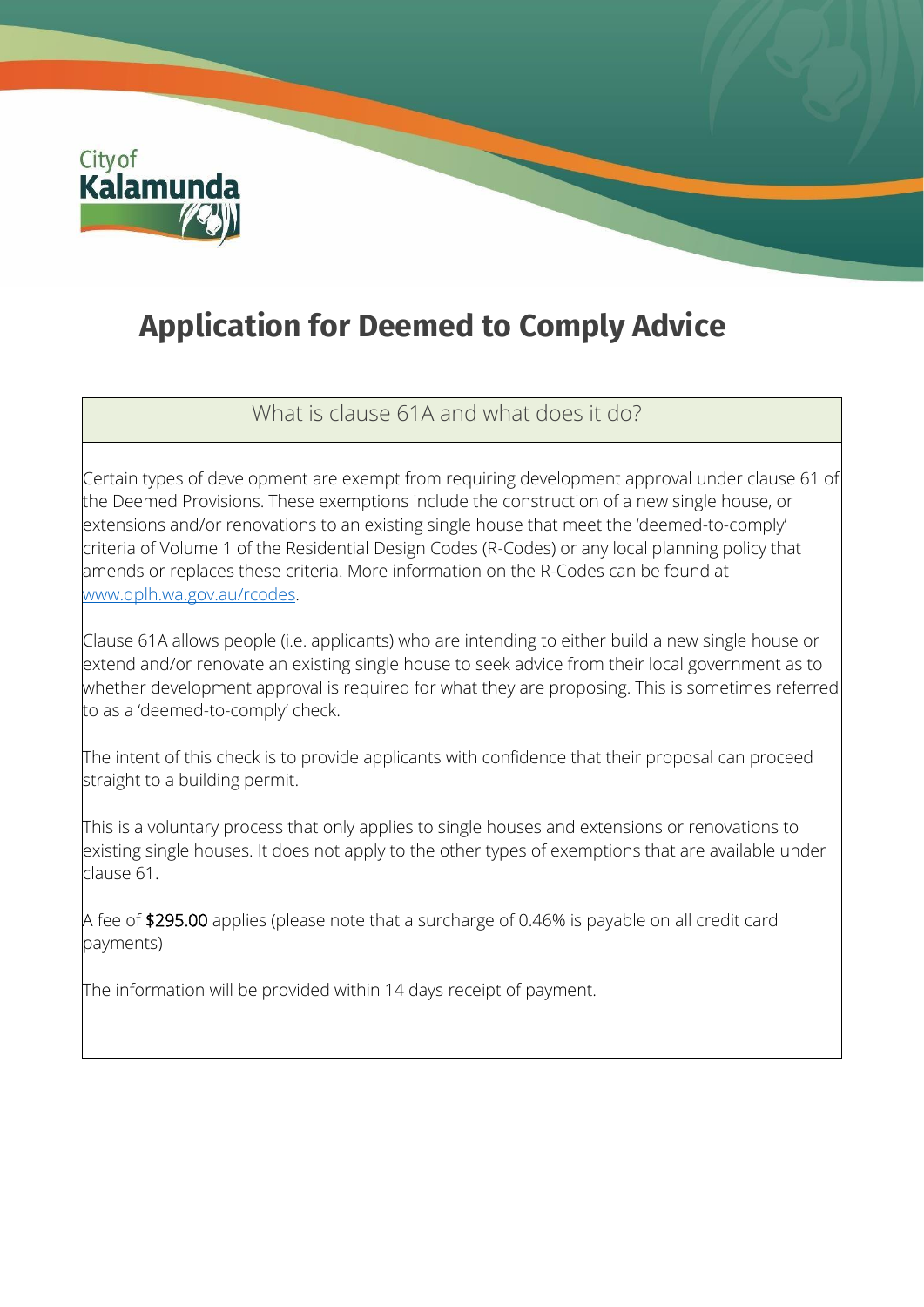

## **Application for Advice – Clause 61A Deemed-to-Comply**

| <b>OWNER DETAILS</b>                                                                                                                                                                                                                                                                                                     |       |
|--------------------------------------------------------------------------------------------------------------------------------------------------------------------------------------------------------------------------------------------------------------------------------------------------------------------------|-------|
| Name:                                                                                                                                                                                                                                                                                                                    |       |
| ABN (if applicable):                                                                                                                                                                                                                                                                                                     |       |
| Address:                                                                                                                                                                                                                                                                                                                 |       |
| Postcode:                                                                                                                                                                                                                                                                                                                |       |
| Contact Number:                                                                                                                                                                                                                                                                                                          |       |
| Email:                                                                                                                                                                                                                                                                                                                   |       |
| Contact person for correspondence:                                                                                                                                                                                                                                                                                       |       |
| Signature:                                                                                                                                                                                                                                                                                                               | Date: |
| Signature:                                                                                                                                                                                                                                                                                                               | Date: |
| The signature of the owner(s) is required on all applications. This application will not proceed without that<br>signature. For the purposes of signing this application an owner includes the persons referred to in the<br>Planning and Development (Local Planning Schemes) Regulations 2015 Schedule 2 Clause 62(2). |       |
| APPLICANT DETAILS (if different from owner)                                                                                                                                                                                                                                                                              |       |
| Name:                                                                                                                                                                                                                                                                                                                    |       |
| Address:                                                                                                                                                                                                                                                                                                                 |       |
| Postcode:                                                                                                                                                                                                                                                                                                                |       |
| Contact Number:                                                                                                                                                                                                                                                                                                          |       |
| Email:                                                                                                                                                                                                                                                                                                                   |       |
| Contact person for correspondence:                                                                                                                                                                                                                                                                                       |       |
| Signature:                                                                                                                                                                                                                                                                                                               | Date: |